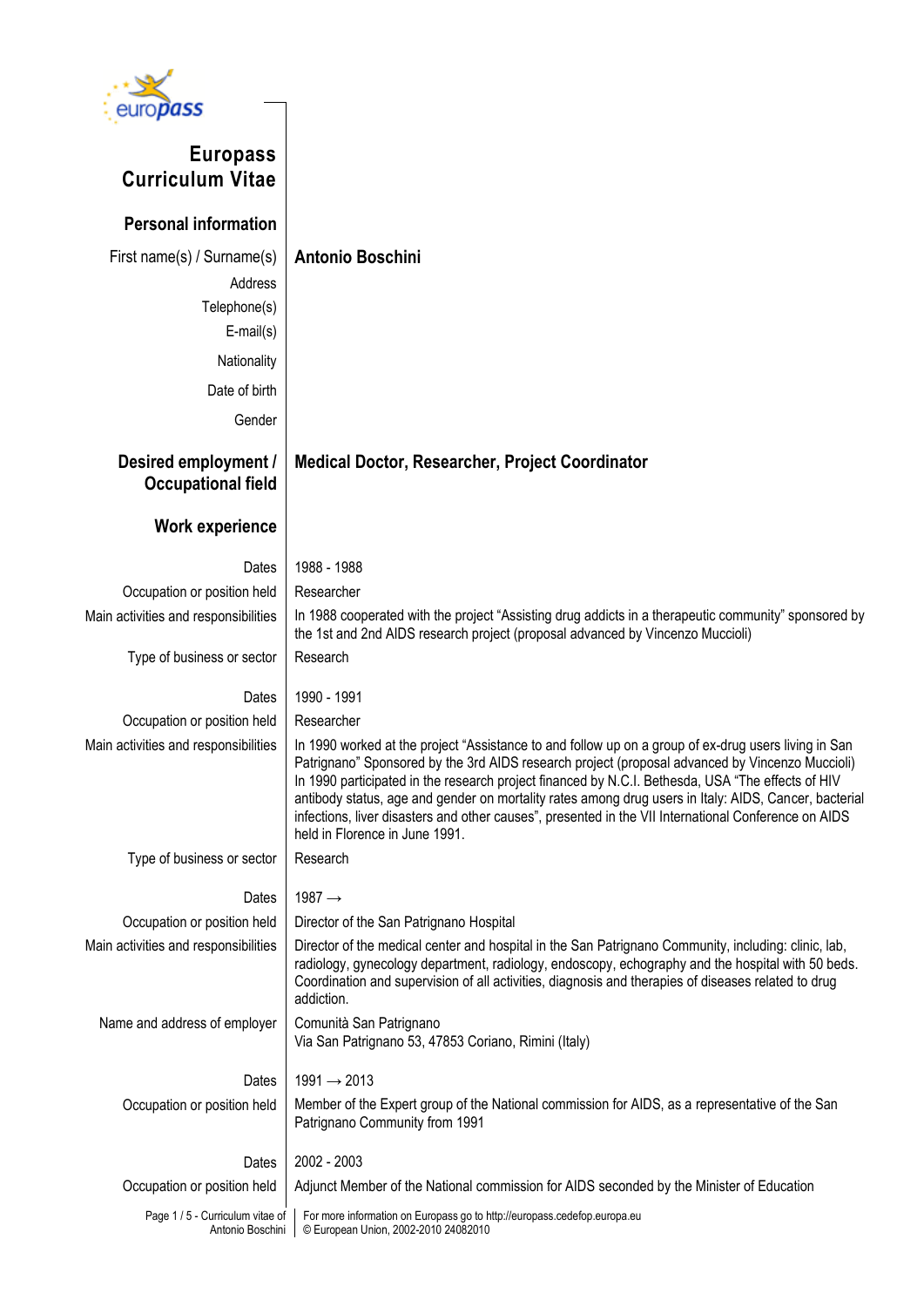| Dates<br>Occupation or position held                 | 2003 - 2006<br>Member of the National Commission for AIDS                                                                                     |
|------------------------------------------------------|-----------------------------------------------------------------------------------------------------------------------------------------------|
|                                                      |                                                                                                                                               |
| Dates                                                | 2002 - 2005                                                                                                                                   |
| Occupation or position held                          | Member of the Supreme Health Council (Section III)                                                                                            |
| Dates                                                | $2003 \rightarrow$                                                                                                                            |
| Occupation or position held                          | Member of the Scientific Committee of the Drug Addiction and Alcoholism Bulletin (Minister of Health<br>and UNICRI)                           |
| Dates                                                | 2003 - 2003                                                                                                                                   |
| Occupation or position held                          | Member of the Scientific Committee and seconded expert on the project "The Stigma of mental<br>illness" constituted by the Ministry of Health |
| Dates                                                | 2005 - 2006                                                                                                                                   |
| Occupation or position held                          | Member of the Commission for Health Information and Education, constituted by the Ministry of Health                                          |
| Dates                                                | 2005 - 2006                                                                                                                                   |
| Occupation or position held                          | EMCDDA Seconded National Expert as Representative for Italy in the indicator for Treatment Demand                                             |
|                                                      |                                                                                                                                               |
| Dates                                                | 2007 - 2008<br>Visiting professor for the Master on Drug Addiction, IULM University Milan                                                     |
| Occupation or position held                          | Member of the Commission for the Chronic Addictions at the Ministry of Health                                                                 |
| Dates                                                | $2011 \rightarrow$                                                                                                                            |
| Occupation or position held                          | Coordinator of the Therapeutic Program and member of the Social Committee                                                                     |
|                                                      |                                                                                                                                               |
| Dates<br>Occupation or position held                 | 2022-2025<br>Member of the section L of Comitato Tecnico Scientifico (CTS), Italian Ministry of Health                                        |
|                                                      |                                                                                                                                               |
|                                                      |                                                                                                                                               |
| <b>Education and training</b>                        |                                                                                                                                               |
| Dates                                                | 05/12/1991                                                                                                                                    |
| Title of qualification awarded                       | Advanced degree in infective diseases                                                                                                         |
| Name and type of organisation                        | University of Verona                                                                                                                          |
| providing education and training                     | (Italy)                                                                                                                                       |
| Level in national or international<br>classification | <b>Advanced Degree</b>                                                                                                                        |

## Dates 17/07/1987

Name and type of organisation providing education and training Level in national or international classification

Title of qualification awarded | Degree in General Medicine and Surgery University of Verona (Italy) University Degree

#### Dates 1976

Title of qualification awarded | High School Diploma Level in national or international classification

Maturità Classica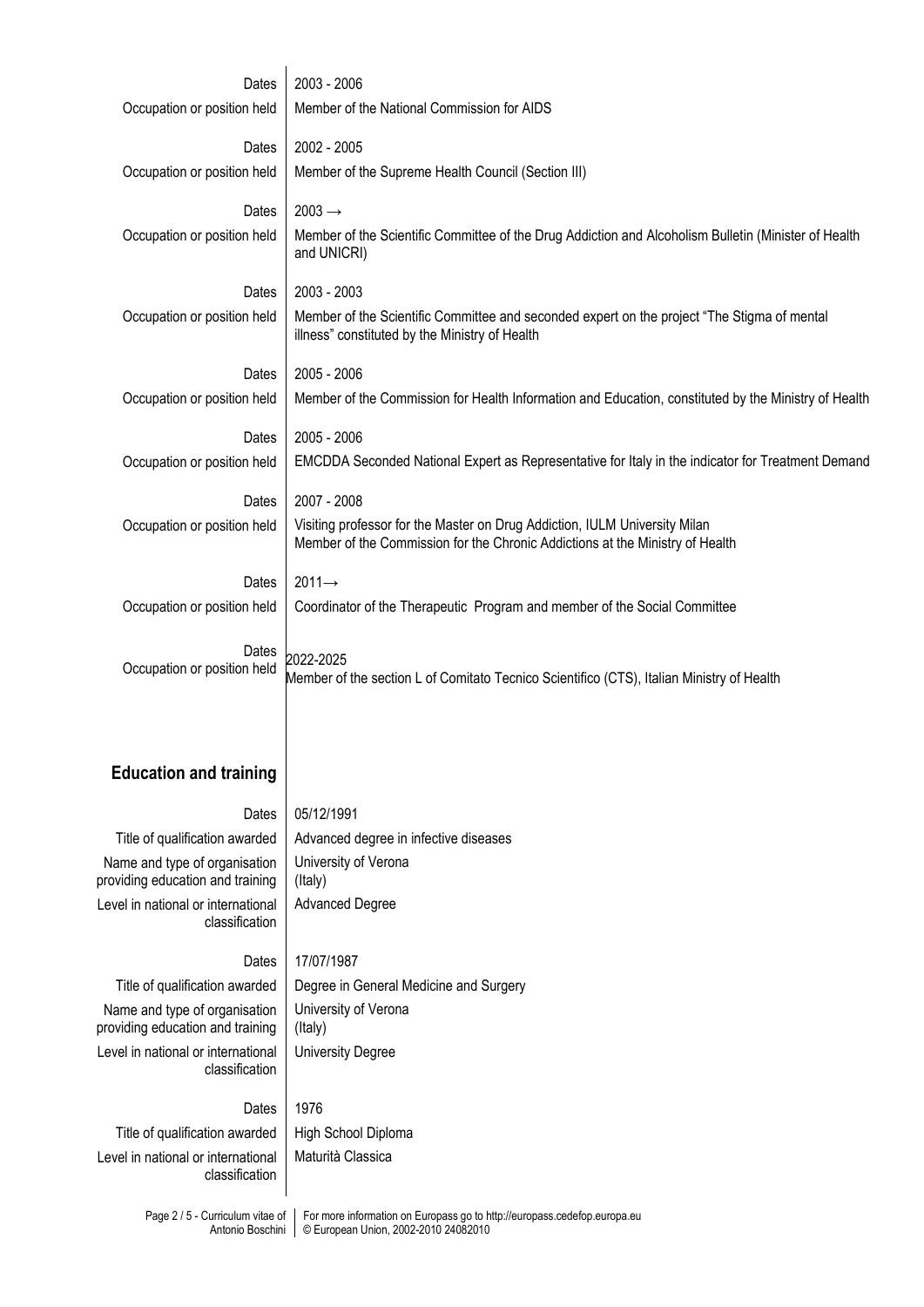# **Personal skills and competences**

Mother tongue(s) **Italian**

Other language(s)

 $Self-assessmen$ 

*European level (\** 

| iessment    | Understanding |                                                                                                     |  |         |  | <b>Speaking</b>    |  |                   |  | Writing |  |
|-------------|---------------|-----------------------------------------------------------------------------------------------------|--|---------|--|--------------------|--|-------------------|--|---------|--|
| n level (*) | Listening     |                                                                                                     |  | Reading |  | Spoken interaction |  | Spoken production |  |         |  |
| English     |               | B2 Independent user B2 Independent user B2 Independent user B2 Independent user B2 Independent user |  |         |  |                    |  |                   |  |         |  |
|             |               | (*) Common European Framework of Reference (CEF) level                                              |  |         |  |                    |  |                   |  |         |  |

### **Additional**

| information | Publications:                                                                                                                                                                                                                                                                                                                                                                             |
|-------------|-------------------------------------------------------------------------------------------------------------------------------------------------------------------------------------------------------------------------------------------------------------------------------------------------------------------------------------------------------------------------------------------|
|             | 1. Boschini A HIV infection. The biological mechanism. Riv Odontoiatr Amici Brugg 1990 Oct-<br>Dec;9(4):25-8, 30-2                                                                                                                                                                                                                                                                        |
|             | 2. Rumi M, Colombo M, Romeo R, Boschini A, Zanetti A, Gringeri A, Mannucci PM Suboptimal<br>response to hepatitis B vaccine in drug users. Arch Intern Med 1991 Mar; 151(3):574-8                                                                                                                                                                                                         |
|             | 3. Zanetti AR, Zehender G, Tanzi E, Galli C, Rezza G, Cargnel A, Boschini A, Mari D, Pizzocolo G,<br>Mazzotta F, et al. HTLV-II among Italian intravenous drug users and hemophiliacs. Eur J Epidemiol<br>1992 Sep;8(5):702-7                                                                                                                                                             |
|             | 4. Conti M, Agarossi A, Parazzini F, Muggiasca ML, Boschini A, Negri E, Casolati E HPV, HIV<br>infection, and risk of cervical intraepithelial neoplasia in former intravenous drug abusers. Gynecol<br>Oncol 1993 Jun; 49(3): 344-8                                                                                                                                                      |
|             | 5. Blasi F, Boschini A, Cosentini R, Legnani D, Smacchia C, Ghira C, Allegra L. Outbreak of<br>Chlamydia pneumoniae infection in former injection-drug users. Chest 1994 Mar; 105(3):812-5                                                                                                                                                                                                |
|             | 6. Vaira D, Miglioli M, Menegatti M, Holton J, Boschini A, Vergura M, Ricci C, Azzarone P, Mule P,<br>Barbara L, et al. Helicobacter pylori status, endoscopic findings, and serology in HIV-1-positive<br>patients. Dig Dis Sci 1995 Aug; 40(8): 1622-6                                                                                                                                  |
|             | 7. Goedert JJ, Pizza G, Gritti FM, Costigliola P, Boschini A, Bini A, Lazzari C, Palareti A. Mortality<br>among drug users in the AIDS era. Int J Epidemiol 1995 Dec; 24(6): 1204-10                                                                                                                                                                                                      |
|             | 8. De Simone C, Grazia Cifone M, Roncaioli P, Moretti S, Famularo G, Alesse E, Boschini A, Testi R.<br>Ceramide, AIDS and long-term survivors. Immunol Today 1996 Jan; 17(1):48                                                                                                                                                                                                           |
|             | 9. De Simone C, Cifone MG, Alesse E, Steinberg SM, Di Marzio L, Moretti S, Famularo G, Boschini A,<br>Testi R. Cell-associated ceramide in HIV-1-infected subjects. AIDS 1996 Jun;10(6):675-6.                                                                                                                                                                                            |
|             | 10. Boschini A, Smacchia C, Di Fine M, Schiesari A, Ballarini P, Arlotti M, Gabrielli C, Castellani G,<br>Genova M, Pantani P, Lepri AC, Rezza G. Community-acquired pneumonia in a cohort of former<br>injection drug users with and without human immunodeficiency virus infection: incidence, etiologies,<br>and clinical aspects. Clin Infect Dis 1996 Jul;23(1):107-13.              |
|             | 11. Pozio E, Rezza G, Boschini A, Pezzotti P, Tamburrini A, Rossi P, Di Fine M, Smacchia C,<br>Schiesari A, Gattei E, Zucconi R, Ballarini P. Clinical cryptosporidiosis and human immunodeficiency<br>virus (HIV)-induced immunosuppression: findings from a longitudinal study of HIV-positive and HIV-<br>negative former injection drug users. J Infect Dis 1997 Oct; 176(4): 969-75. |
|             | 12. Semprini AE, Persico T, Thiers V, Oneta M, Tuveri R, Serafini P, Boschini A, Giuntelli S, Pardi G,<br>Brechot C. Absence of hepatitis C virus and detection of hepatitis G virus/GB virus C RNA sequences<br>in the semen of infected men. J Infect Dis 1998 Apr; 177(4): 848-54.                                                                                                     |
|             | 13. Moretti S, Alesse E, Di Marzio L, Zazzeroni F, Ruggeri B, Marcellini S, Famularo G, Steinberg SM,<br>Boschini A, Cifone MG, De Simone C. Effect of L-carnitine on human immunodeficiency virus-1<br>infection-associated apoptosis: a pilot study. Blood 1998 May 15;91(10):3817-24                                                                                                   |
|             | 14. Calista D, Boschini A, Giangaspero F. Guess What! Localised bacillary angiomatosis of the<br>tongue. Eur J Dermatol 1998 Jun;8(4):283-4                                                                                                                                                                                                                                               |
|             | 15. Coccia L, Calista D, Boschini A. Eyelid nodule: a sentinel lesion of disseminated cryptococcosis in<br>a patient with acquired immunodeficiency syndrome. Arch Ophthalmol 1999 Feb; 117(2):271-2.                                                                                                                                                                                     |
|             | 16. Calista D, Boschini A, Landi G.Resolution of disseminated molluscum contagiosum with Highly<br>Active Anti-Retroviral Therapy (HAART) in patients with AIDS.                                                                                                                                                                                                                          |
|             | Eur J Dermatol. 1999 Apr-May;9(3):211-3                                                                                                                                                                                                                                                                                                                                                   |
|             |                                                                                                                                                                                                                                                                                                                                                                                           |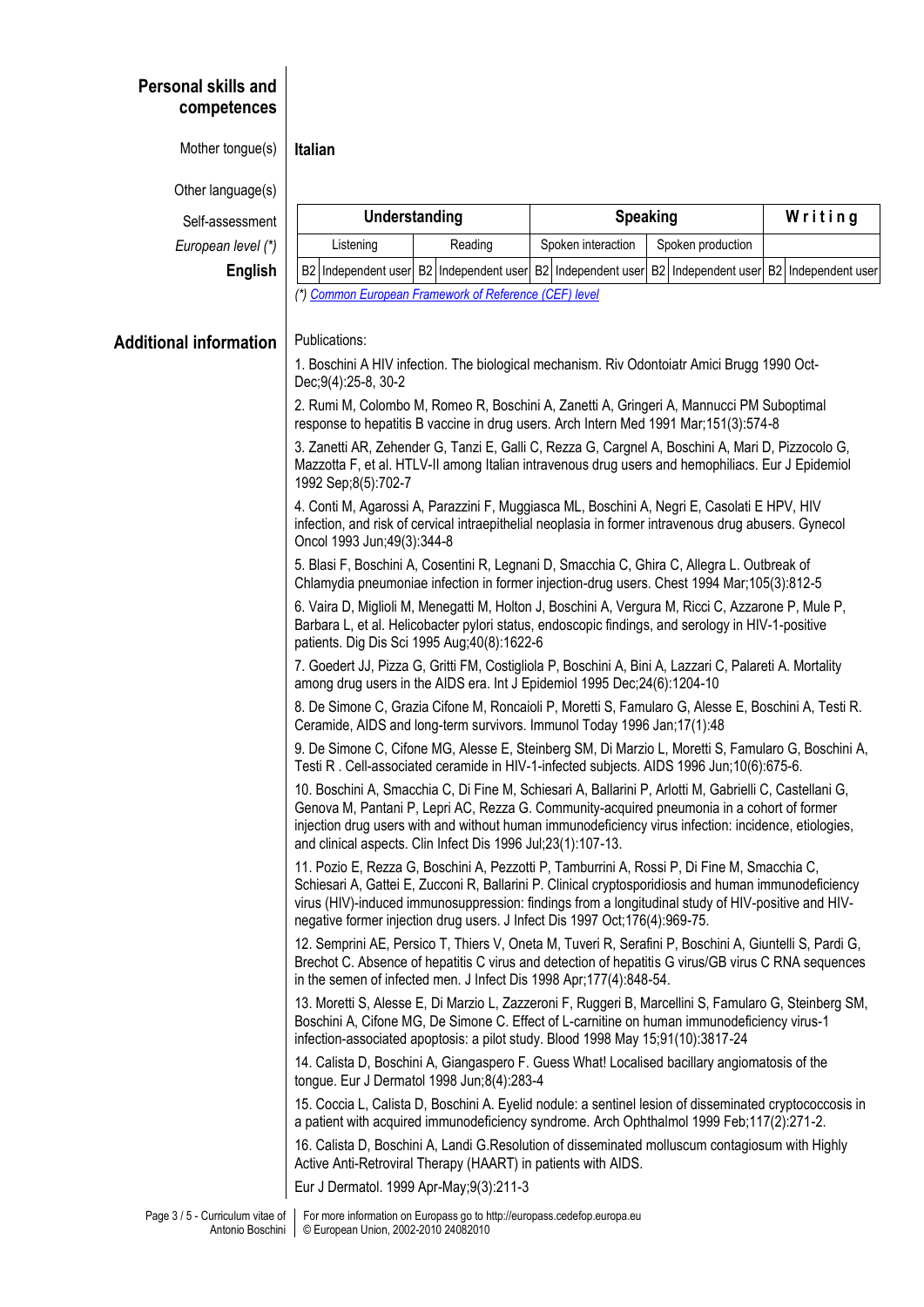17. Boschini A, Di Perri G, Legnani D, Fabbri P, et al. Consecutive epidemics of Q fever in a residential facility for drug abusers: impact on persons with Human Immunodeficiency Virus Infection. Clinical Infectious Diseases 1999; 28:866-872.

18. Moretti S, Alesse E, Marcellini S, Di Marzio L, Zazzeroni F, Parroni R, Famularo G, Boschini A, Cifone MG, De Simone C. Combined antiviral therapy reduces HIV-1 plasma load and improves CD4 counts but does not interfere with ongoing lymphocyte apoptosis. Immunopharmacol Immunotoxicol 1999 Nov;21(4):645-65

19. C.Smacchia, G.Di Perri, A. Boschini, A. Parolin, E. Concia Immigration, HIV Infection, and Sexually Transmitted Diseases in Europe. AIDS PATIENT CARE and STDs Volume 14, Number 5, 2000 Marv Ann Liebert, Inc.

20. Diego Serraino, Antonio Boschini, Patrizia Carrieri, Christian Pradier, Maria Dorrucci, Luigino Dal Maso, Paolo Ballarini, Patrizio Pezzatti, Camillo Smacchia, Alain Pesce, Giuseppe Ippolito, Silvia Franceschi and Giovanni Rezza. Cancer risk among men with, or at risk of, HIV infection in southern Europe. AIDS 2000, 14:553 559

21. Donato Calista; Antonio Boschini. Cutaneous side effects induced by indinavir. Eur. J. Dermatol. 2000; 10: 292-6.

22. Varani S, Spezzacatena P, Manfredi R, Chiodo F, Mastroianni A, Ballarini P, Boschini A, Lazzarotto T, Landini MP.The incidence of cytomegalovirus (CMV) antigenemia and CMV disease is reduced by highly active antiretroviral therapy. Eur J Epidemiol. 2000 May;16(5):433-7.

23. Moretti S, Marcellini S, Boschini A, Famularo G, Santini G, Alesse E, Steinberg SM, Cifone MG, Kroemer G, De Simone C Apoptosis and apoptosis-associated perturbations of peripheral blood lymphocytes during HIV infection: comparison between AIDS patients and asymptomatic long-term non-progressors. Clin Exp Immunol 2000 Dec;122(3):364-73.

24. Amendola A., Boschini A., et al. Influenza Vaccination of HIV-1-Positive and HIV-1-Negative Former Intravenous Drug Users. Journal of Medical Virology 65:644-648 (2001).

25. Calista D, Morri M, Stagno A, Boschini A.Changing Morbidity of Cutaneous Diseases in Patients with HIV After the Introduction of Highly Active Antiretroviral Therapy Including a Protease Inhibitor. Am J Clin Dermatol 2002;3(1):59-62.

26. Moretti S, Famularo G, Marcellini S, Boschini A, Santini G, Trinchieri V, Lucci L, Alesse E, De Simone C. L-Carnitine Reduces Lymphocyte Apoptosis and Oxidant Stress in HIV-1-Infected Subjects Treated with Zidovudine and Didanosine. Antioxid Redox Signal 2002 Jun;4(3):391-403.

27. Amendola A, Tanzi E, Zappa A, Colzani D, Boschini A, Musher DM, Zanetti AR. Safety and immunogenicity of 23 valent pneumococcal polysaccharide vaccine in HIV-1 infected former drug users. Vaccine 2002 Nov 1;20(31-32):3720-4.

28. Zanetti AR, Amendola A, Besana S, Boschini A, Tanzi E. Safety and immunogenicity of influenza vaccination in individuals infected with HIV. Vaccine. 2002 Dec 20;20 Suppl 5:B29-32.

29. Cinque P, Bossolasco S, Brambilla AM, Boschini A, Mussini C, Pierotti C, Campi A, Casari S, Bertelli D, Mena M, Lazzarin A. The effect of highly active antiretroviral therapy-induced immune reconstitution on development and outcome of progressive multifocal leukoencephalopathy: Study of 43 cases with review of the literature. J Neurovirol 2003 Apr;9 Suppl 1:73-80.

30. Smacchia C, Parolin A, Piselli P, Scuderi M, Serraino D, Rezza G, Boschini A, Carletti F, Zaniratti S. Infection with human herpesvirus type-8 among foreign female sex workers in Italy.

Infection. 2004 Oct;32(5):303-5.

31. Simona Bossolasco, Giliola Calori, Francesca Moretti, Antonio Boschini, Davide Bertelli, Maurizio Mena, Simonetta Gerevini, et al. Prognostic Significance of JC Virus DNA Levels in Cerebrospinal Fluid of Patients with HIV-Associated Progressive Multifocal Leukoencephalopathy Clinical Infectious Disease 2005, Vol. 40, n.5: 738-744.

32. Turci, Marco MS; Pilotti, Elisabetta MS; Ronzi, Paola MS; Magnani, Giacomo MD; Boschini, Antonio MD; Parisi, Saverio G MD; Zipeto, Donato PhD; Lisa, Antonella MS; Casoli, Claudio BS; Bertazzoni, Umberto PhD. Coinfection With HIV 1 and Human T Cell Lymphotropic Virus Type II in Intravenous Drug Users Is Associated With Delayed Progression to AIDS. JAIDS: Volume 41(1) 1 January 2006 pp 100-106

33. Franceschi C, Franceschini MG, Boschini A, Trenti T, Nuzzo C, Castellani G, Smacchia C, De Rienzo B, Roncaglia R, Portolani M, Pietrosemoli P, Meacci M, Pecorari M, Sabbatini A, Malorni W, Cossarizza A. Phenotypic characteristics and tendency to apoptosis of peripheral blood mononuclear cells from HIV pos long term non progressors.Cell Death Differ.1997Dec;4(8):815-23.